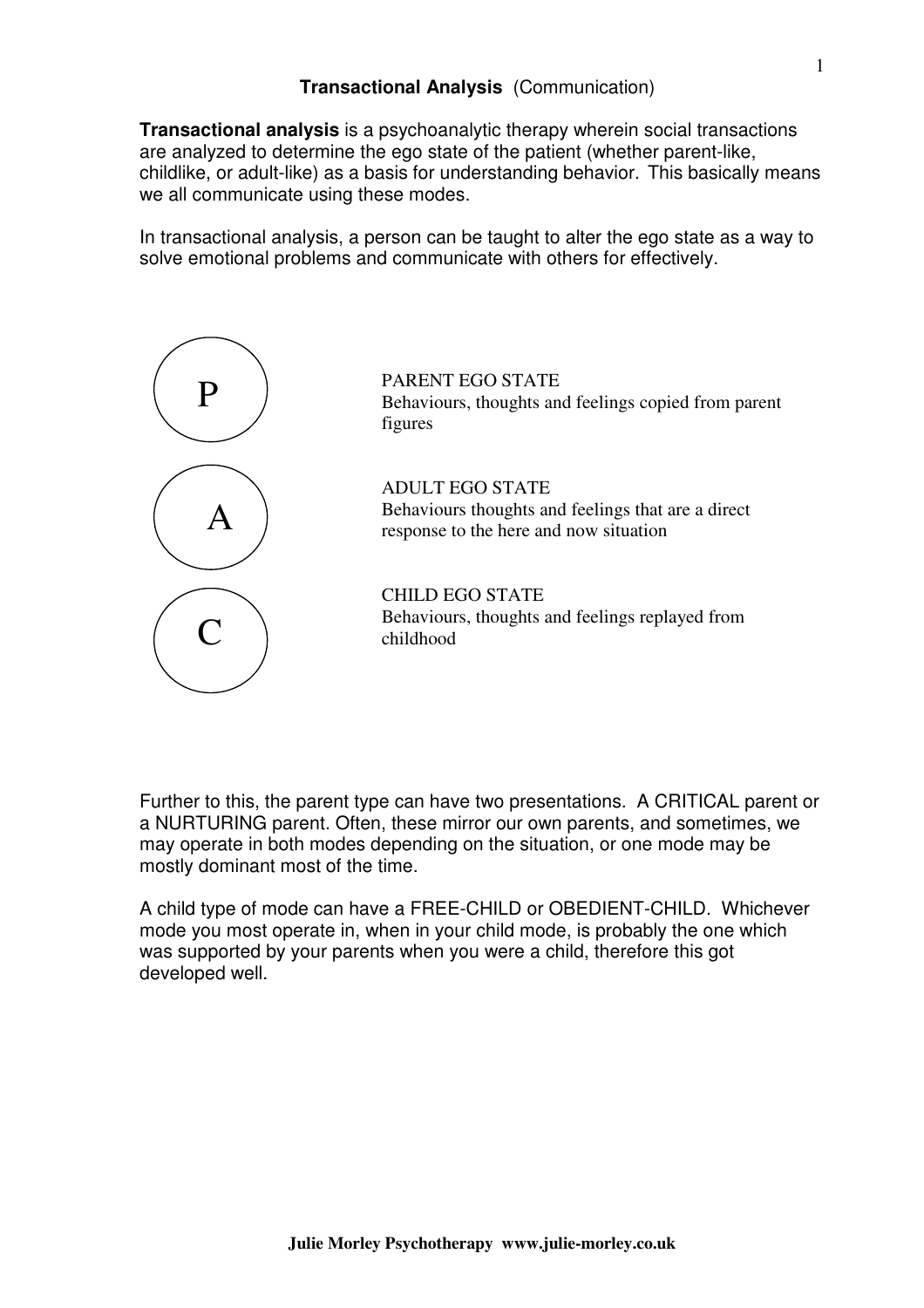### **Parent, Adult, Child Ego States Transactional Analysis Communication aid**

Example of ego states.

Jane is driving along a road crowded with traffic. Second by second she is observing the position and speed of other vehicles around her. She is looking out for road signs. She controls her own car in response to what is going on around her. Jane is in the here and now. Jane is in her Adult ego state.

Just then, another driver passes Jane and cuts in sharply in front of her. For a fraction of a second, Jane feels frightened that the two cars are going to collide. She flashes a glance in her mirror, sees the road behind is clear and slows slightly so that a crash is avoided. All the time she has stayed in her adult ego state, Her feeling of scare was an appropriate response to the here and now danger, helping her body to react more quickly in order to avoid collision.

Now, with the other driver vanishing up the road ahead, Jane shakes her head and purses her lips in disapproval. Turning to her passenger she says 'Drivers like that ought not to be on the road'! At this moment Jane has moved to her **Parent Ego state**. When she was little she had often sat by her father whilst he was driving and watched him showing disapproval at other drivers, shaking his head and pursing his lips in this way.

A minute or two later, Jane pulls off the road at her office. Looking at her watch, because of the heavy traffic, she is late for an important meeting with her boss. Her heart sinks for a moment, she feels panic stricken. Now Jane has shifted in to her **child ego state**. She has contacted old memories of arriving at school late and feeling scared of the punishment she imagined she might get from her school teacher. Her feeling pf panic is a response to her old memories, not to anything that is likely to happen in her grown up situation.

At this moment, Jane is not consciously aware that she is re-playing her childhood. If however you were to ask her, 'does this situation remind you of anything in your childhood'? She might then bring that old schoolroom scene back to conscious memory. Alternatively she might have buried those painful recollections so thoroughly that she would not be able to remember them immediately.

As she now re-experiences her childhood feelings and thoughts, Jane also shows some behaviours which she first showed all those year ado as a schoolgirl. Her heart races. She lifts her hand to beside her mouth, and her eyes widen. From close up you would be able to see that she has broken out into a cold sweat.

Then after a moment or two, Jane thinks to herself, 'wait a minute! What am I getting scared of? My boss is a reasonable woman; she will understand why I am late. Anyway we can make up the lost time by taking a bit off the coffee break'. Jane is back into her **adult ego state.** Her passenger sees her relax and take her hand away from her mouth. Jane's face breaks into a smile and she laughs. Her laugh is the laugh of a grown up woman that she is. It sounds quite different from the nervous giggle of a scared child.

At any given time, a person experiences and manifests his or her personality through a mixture of behaviours, thoughts, and feelings. Typically, according to TA, there are three ego-states that people consistently use: parent-like, childlike, or adult-like.

This way of communicating works well when everyone helpfully stays within the expected mode during a 'transaction' (communication). It works badly and arguments or bad feeling happens when modes do not match.

#### **Julie Morley Psychotherapy www.julie-morley.co.uk**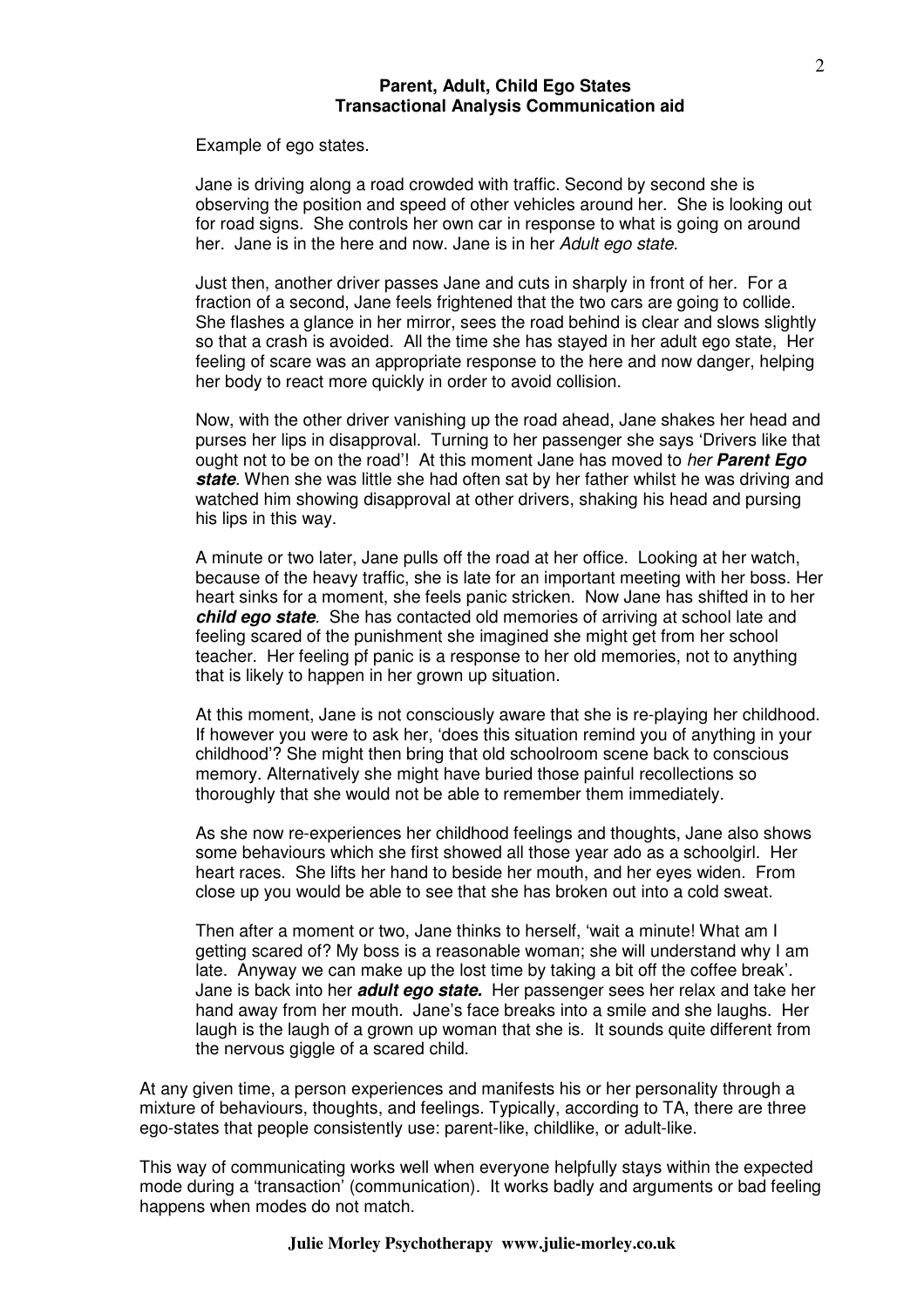Nb. It is NOT necessarily a bad thing to respond from your child mode if the transaction is appropriate despite the phrase 'childish' being used as a negative

# **Transaction Examples**

# **Complementary Example**

If in parent mode we say to our partner

# **PARENT to CHILD CHILD responds to PARENT**

'Oh you've done it again– forgot to put the bins out' (parent to child) and the partner says 'Oh sorry, I promise I will try not to forget again' (child to parent)

Here we have a complimentary transaction. The parent is addressing the child in their partner and it is the child within them that answers back. This complements each other.

\* \* \*

# **Crossed Transaction**

A crossed transaction is when a particular ego state is addressed but it is answered from a **different ego state.**

### **PARENT TO CHILD CRITICAL PARENT TO CHILD**

'Oh you've done it again, forgot to put the bins out' (PARENT TO CHILD) 'Well I've been very busy today, unlike you so perhaps it's about time you pulled you're weight and doing something for yourself you can start with the bins' (CRITICAL PARENT TO CHILD)

This is a crossed transaction. This can cause arguments and resentments to build in a relationship.

\* \* \*

**More about Parent, Adult and Child states in more detail.** 

- **Parent** a state in which people behave, feel, and think in response to an unconscious mimicking of how their parents (or other parental figures) acted, or how they interpreted their parent's actions. For example, a person may shout at someone out of frustration because they learned from an influential figure in childhood the lesson that this seemed to be a way of relating that worked.
- **Adult** a state of the ego which is most like a computer processing information and making predictions absent of major emotions that could affect its operation. Learning to strengthen the Adult is a goal of TA. While a person is in the Adult ego state, he/she is directed towards an objective appraisal of reality.
- **Child** a state in which people behave, feel and think similarly to how they did in childhood. For example, a person who receives a poor evaluation at work may respond by looking at the floor, and crying or pouting, as they used to when scolded as a child. Conversely, a person who receives a good evaluation may respond with a broad smile and a joyful gesture of thanks. The Child is the source of emotions, creation, recreation, spontaneity and intimacy.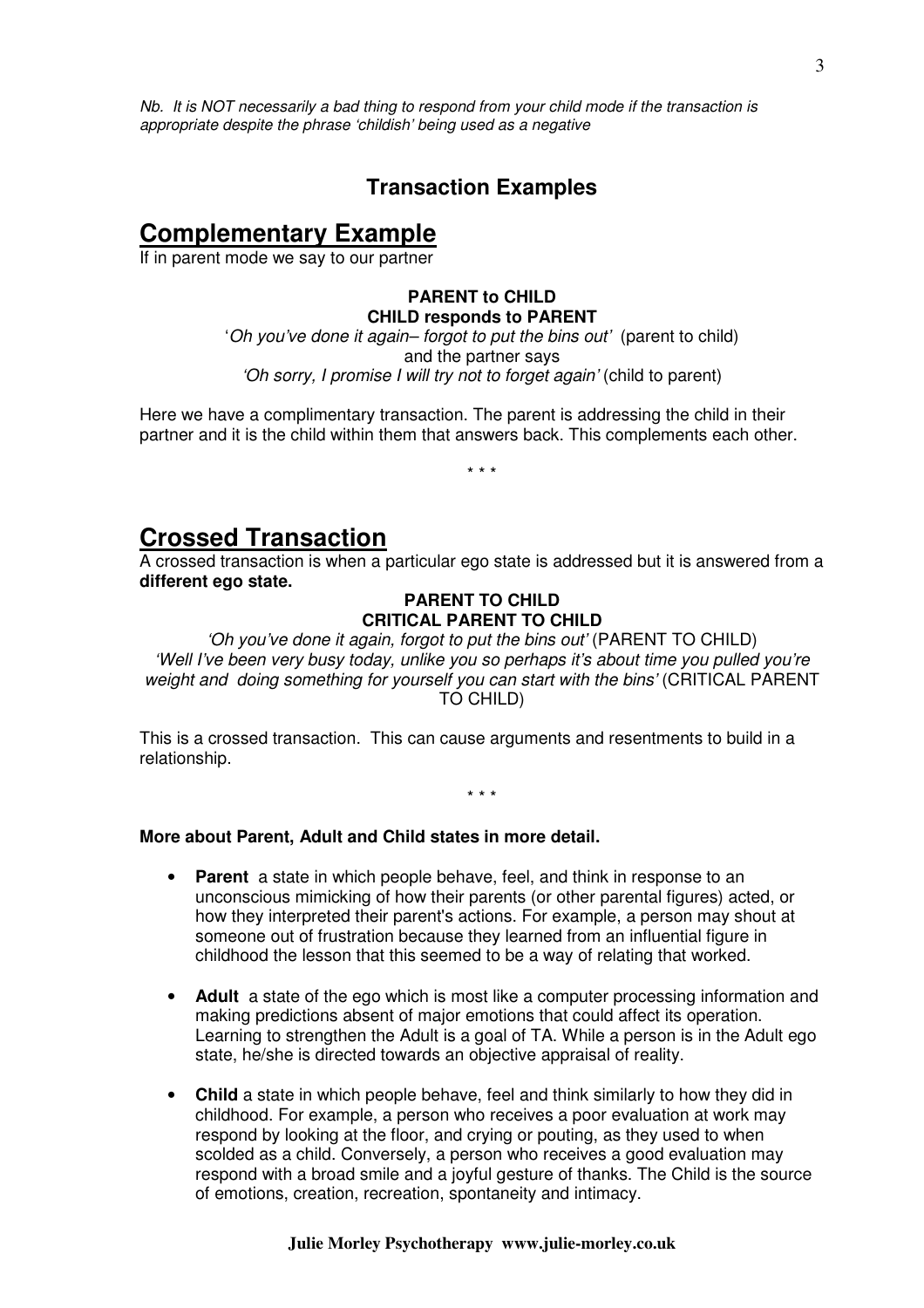### **More Kinds of transactions Examples**

#### C**omplementary transactions.**

Example 1:

- A: "Have you written the report?" (Adult to Adult)
- B: "Yes I'm about to email it to you." (Adult to Adult)

#### Example 2:

A: "Would you like to skip this meeting and go watch a film with me instead?" (Child to Child)

B: "I'd love to - I don't want to work anymore, what should we go and see?" (Child to Child)

Example 3:

- A: "You should have your room tidy by now!" (Parent to Child)
- B: "Will you stop hassling me? I'll do it eventually!" (Child to Parent).

## **Crossed transactions**

Example 1a:

- A: "Have you written that report?" (Adult to Adult)
- B: "Will you stop hassling me? I'll do it eventually!" (Child to Parent)

This is a crossed transaction likely to produce problems in the workplace. A may respond with a Parent to Child transaction. For instance:

A: "If you don't change your attitude, you'll get fired."

Example 2a:

- A: "Is your room tidy yet?" (Parent to Child)
- B: "I'm just going to do it, actually." (Adult to Adult)

This is a more positive crossed transaction. There is however the risk that A will feel aggrieved that B is acting irresponsibly and not playing their role, and the conversation will develop into:

- A: "I can never trust you to do things!" (Parent to Child)
- B: "Why don't you believe anything I say?" (Child to Parent)
- ... which can continue indefinitely.